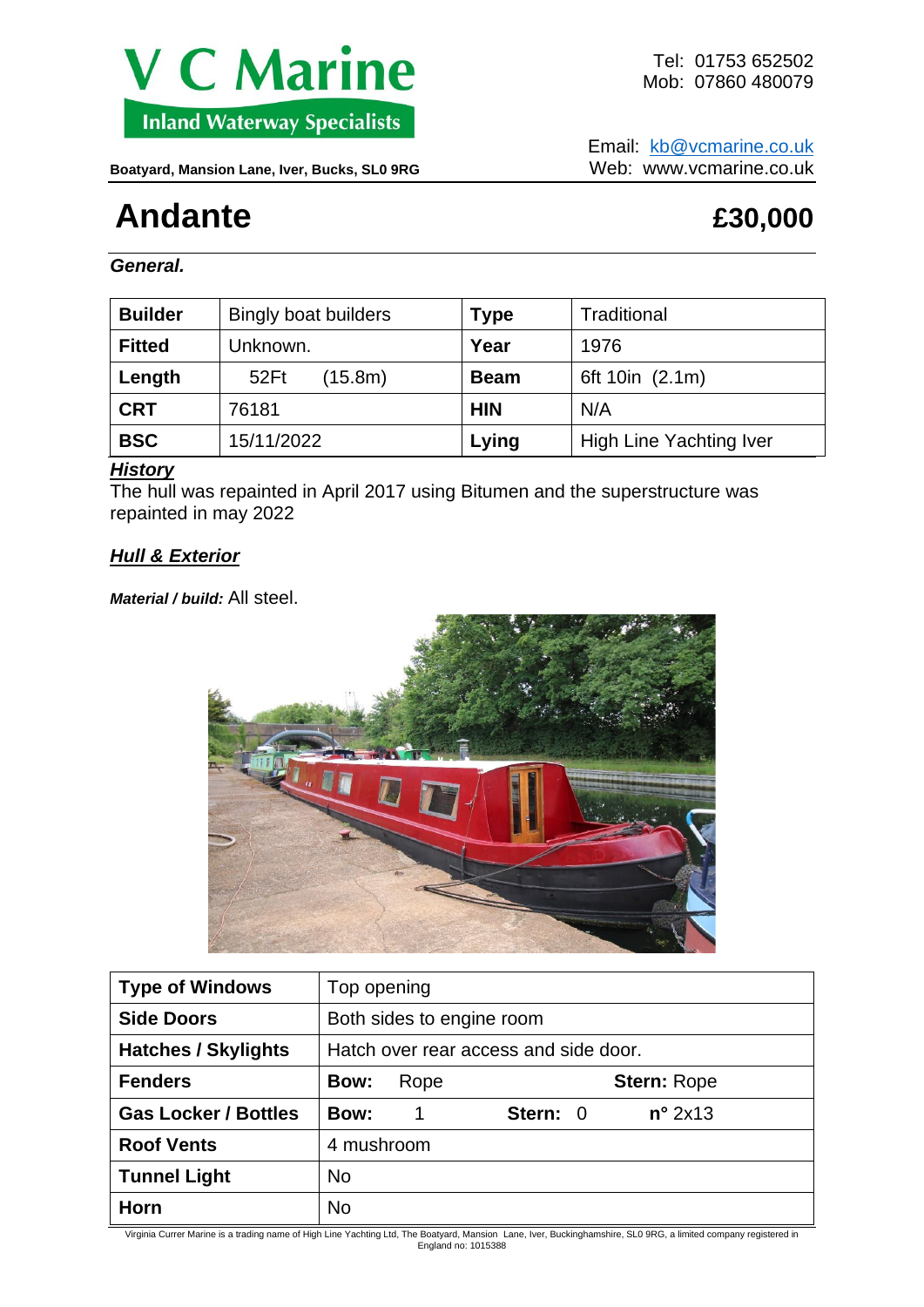# *Mechanical & Electrical*

| <b>Engine</b>          | Lister        | Last Service: 04/2017               |
|------------------------|---------------|-------------------------------------|
| <b>Gearbox</b>         | <b>Morse</b>  |                                     |
| Cooling                | Air           |                                     |
| <b>Calorifier feed</b> | <b>No</b>     |                                     |
| <b>Bow thruster</b>    | <b>No</b>     |                                     |
| <b>Weed Hatch</b>      | <b>Bolted</b> |                                     |
| <b>Batteries</b>       | Domestic: 2   | Engine:<br>$\overline{\phantom{1}}$ |
| <b>Stern Gland</b>     | Remote        |                                     |
| <b>Inverter</b>        | Sterling 150W |                                     |
| Charger                | Sterling      |                                     |
| <b>Solar Panels</b>    | <b>No</b>     |                                     |
| 240 <sub>v</sub>       | Yes           |                                     |

## *ACCOMMODATION*

| Cabin arrangement (from aft) Double cabin, Engine room, Bathroom, Galley,<br>Saloon |                   |                            |                             |  |  |  |
|-------------------------------------------------------------------------------------|-------------------|----------------------------|-----------------------------|--|--|--|
| <b>Headroom</b>                                                                     | 6'                | <b>Flooring</b>            | Wood                        |  |  |  |
| <b>Insulation</b>                                                                   | Foam Board        | Washing<br><b>Machine</b>  | <b>No</b>                   |  |  |  |
| Lights                                                                              | L.E.D             | Hob/<br>Cooker/<br>Oven    | 4 gas hob oven and<br>grill |  |  |  |
| Shower /<br><b>Bath</b>                                                             | Stand-in shower   | Fridge /<br><b>Freezer</b> | Fridge                      |  |  |  |
| <b>Toilet</b>                                                                       | Pump-out          |                            |                             |  |  |  |
| Cabin<br><b>Heating</b>                                                             | Solid fuel stove  |                            |                             |  |  |  |
| <b>Water</b><br><b>Heating</b>                                                      | Paloma gas heater |                            |                             |  |  |  |

This boat has been cleared and will be sold as viewed.

#### *GENERAL*

*Berth transferable*: Possible cruising berth by arrangement

*Sale type:* Private

*VAT status:* The VAT status of this vessel is not known.

*Viewing*: High Line Yachting, Mansion Lane, Iver, SL0 9RG 9am to 6pm Tuesday to Saturday, 11am to 5pm Sunday, closed Monday.

#### *PLEASE NOTE*